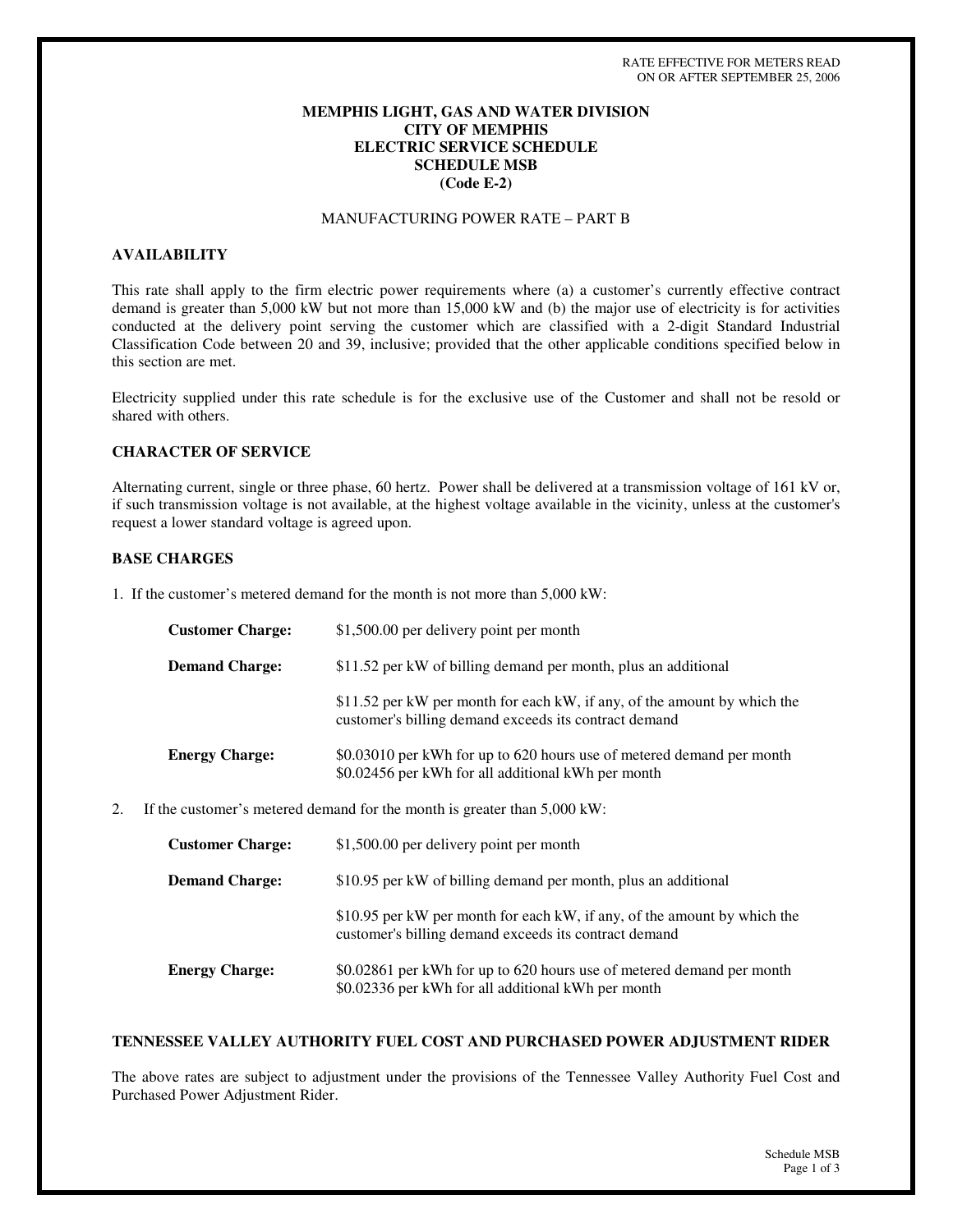## **ADJUSTMENT**

The base demand and energy charges shall be increased or decreased in accordance with the current Adjustment Addendum published by TVA. (In addition, such charges shall be increased or decreased to correspond to increases or decreases determined by TVA in the value of the hydro generation benefit allocated to residential customers.)

## **FACILITIES RENTAL CHARGE**

There shall be no facilities rental charge under this rate schedule for delivery at bulk transmission voltage levels of 161 kV or higher.

For delivery at less than 161 kV, there shall be added to the customer's bill a facilities rental charge. This charge shall be  $$.38$  per kW per month except for delivery at voltages below 46 kV, in which case the charge shall be  $$.97$ per kW per month for the first 10,000 kW and \$.76 per kW per month for the excess over 10,000 kW. Such charge shall be applied to the higher of (1) the highest billing demand established during the latest 12-consecutive-month period or (2) the customer's currently effective contract demand and shall be in addition to all other charges under this rate schedule, including minimum bill charges.

# **REACTIVE DEMAND CHARGES**

If the reactive demand (in KVAR) is lagging during the 30-consecutive-minute period beginning or ending on a clock hour of the month in which the customer's highest metered demand occurs, there shall be added to the customer's bill a reactive charge of \$1.45 per KVAR of the amount, if any, by which the reactive demand exceeds 33 percent of such metered demand. If the reactive demand (in KVAR) is leading during the 30-consecutive-minute period beginning or ending on a clock hour of the month in which the customer's lowest metered demand (excluding any metered demands which are less than 25 percent of the highest metered demand) occurs, there shall be added to the customer's bill a reactive charge of \$1.14 per KVAR of the amount of reactive demand. Such charges shall be in addition to all other charges under this rate schedule, including minimum bill charges.

#### **DETERMINATION OF DEMAND**

Division shall meter the demands in kW of all customers served under this rate schedule. The metered demand for any month shall be the highest average during any 30-consecutive-minute period beginning or ending on a clock hour of the month of the load metered in kW, and such amount shall be used as the billing demand, except that the billing demand for any month shall in no case be less than the sum of (1) 30 percent of the first 5,000 kW and (2) 40 percent of any kW in excess of 5,000 kW of the higher of the currently effective contract demand or the highest billing demand established during the preceding 12 months.

# **MINIMUM MONTHLY BILL**

The monthly bill under this rate schedule, excluding any facilities rental charges and any reactive charges, shall not be less than the sum of (1) the base customer charge, (2) the base demand charge, as adjusted (but excluding the additional portion thereof applicable to excess of billing demand over contract demand) applied to the customer's billing demand, and (3) the base energy charge, as adjusted, applied to the customer's energy takings.

Division may require minimum bills higher than those stated above.

# **CONTRACT REQUIREMENT**

Division shall require contracts for all service provided under this rate schedule. The contract shall be for an initial term of at least 5 years and any renewals or extensions of the initial contract shall be for a term of at least 1 year. The contract shall have provision for termination after the initial term upon at least one year's written notice. After 10 years of service, any such contract for the renewal or extension of service may provide for termination upon not less than 4 months'written notice. The customer shall contract for its maximum requirements, which shall not exceed the amount of power capable of being used by customer, and Division shall not be obligated to supply power in greater amount at any time than the customer's currently effective contract demand. If the customer uses any